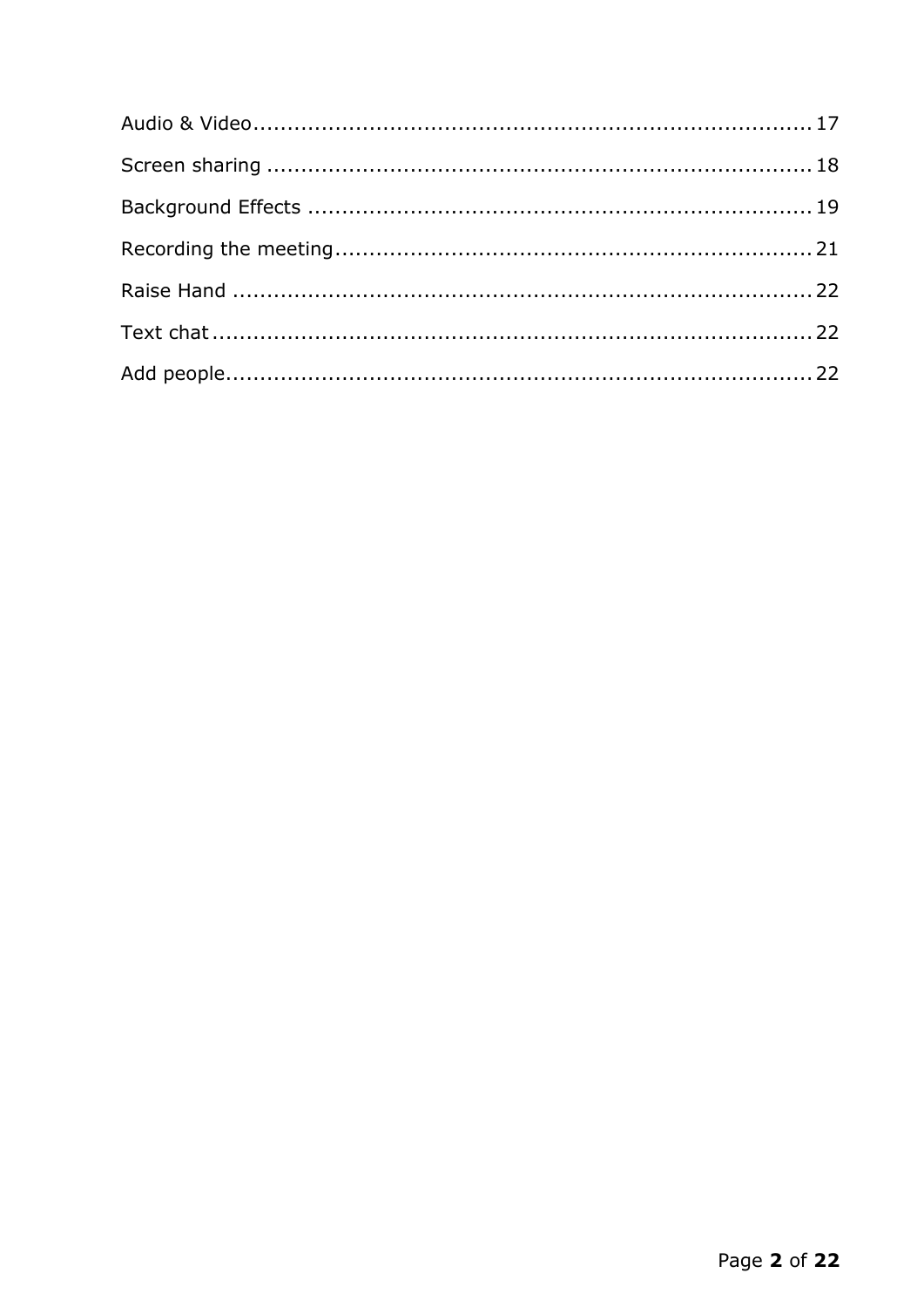## <span id="page-2-0"></span>**Requirements**

## <span id="page-2-1"></span>**Remote Desktop:**

If you are using Teams via remote desktop, you will need to make sure you change the default settings to allow your work PC to access the devices attached to your home PC. See

[https://www.aber.ac.uk/en/media/departmental/web/Remote-Desktop-for-](https://www.aber.ac.uk/en/media/departmental/web/Remote-Desktop-for-Teams.pdf)[Teams.pdf](https://www.aber.ac.uk/en/media/departmental/web/Remote-Desktop-for-Teams.pdf) for more details of what settings to use.

You may find it works better to run Teams on your home PC and use your remote PC for everything else.

#### <span id="page-2-2"></span>**Essential items:**

- Microphone in order to share audio of yourself with the other people in the call you will need a microphone.
- Speakers or headphones in order to hear audio from the other people in the call you will need either speakers or headphones. Headphones are preferred as you can have issues with feedback if you are using speakers.
- Headset a headset can be used as an alternative to a microphone and headphones as it has a built-in microphone.

### <span id="page-2-3"></span>**Optional items**

• Webcam – in order to share video of yourself with the other people in the call, you will need a webcam. This is not needed if you are only having an audio call, and you can still screenshare without one.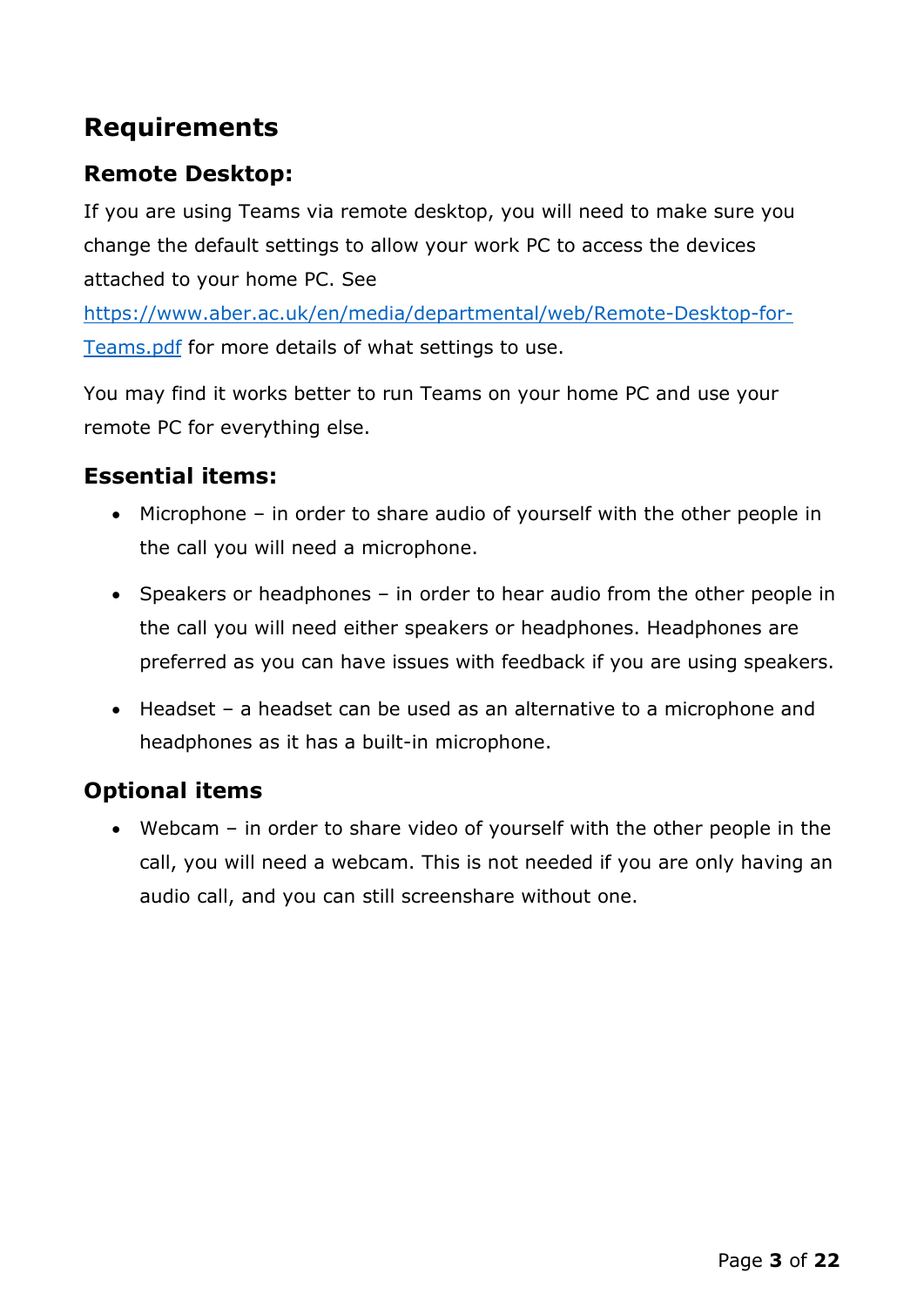# <span id="page-3-0"></span>**Testing**

You can test your setup before taking part in call by running a test call:

• Click on the picture of yourself (or your initials) at the top right corner of the screen.

| Aberystwyth University v<br>⊓        | ×             |
|--------------------------------------|---------------|
| Suzy Shipman [sfs]<br>Change picture |               |
| Available                            | $\rightarrow$ |
| Set status message                   |               |
| <b>Q</b> Saved                       |               |
| ξος Settings                         |               |
| $(100\%)$<br>Zoom<br>$+$             | C3            |
| Keyboard shortcuts                   |               |
| About                                |               |
| Check for updates                    |               |
| Download the mobile app              |               |
| Sign out                             |               |

- Choose 'Settings' from the menu that appears.
- Click on 'Devices' in the left menu of the settings window.

| Settings                |                                   | $\times$ |
|-------------------------|-----------------------------------|----------|
| ₹⊙3 General             | Audio devices                     |          |
| Privacy                 | Custom Setup                      |          |
| Q Notifications         | Speaker                           |          |
| <b><i>Q</i></b> Devices | Remote Audio                      |          |
| <b>B</b> Permissions    |                                   |          |
| & Calls                 | Microphone                        |          |
|                         | Remote Audio                      |          |
|                         | Make a test call                  |          |
|                         | <b>Secondary ringer</b>           |          |
|                         | Remote Audio                      |          |
|                         | Camera                            |          |
|                         | SUZY-PC - Logitech HD Webcam C310 |          |
|                         | И                                 |          |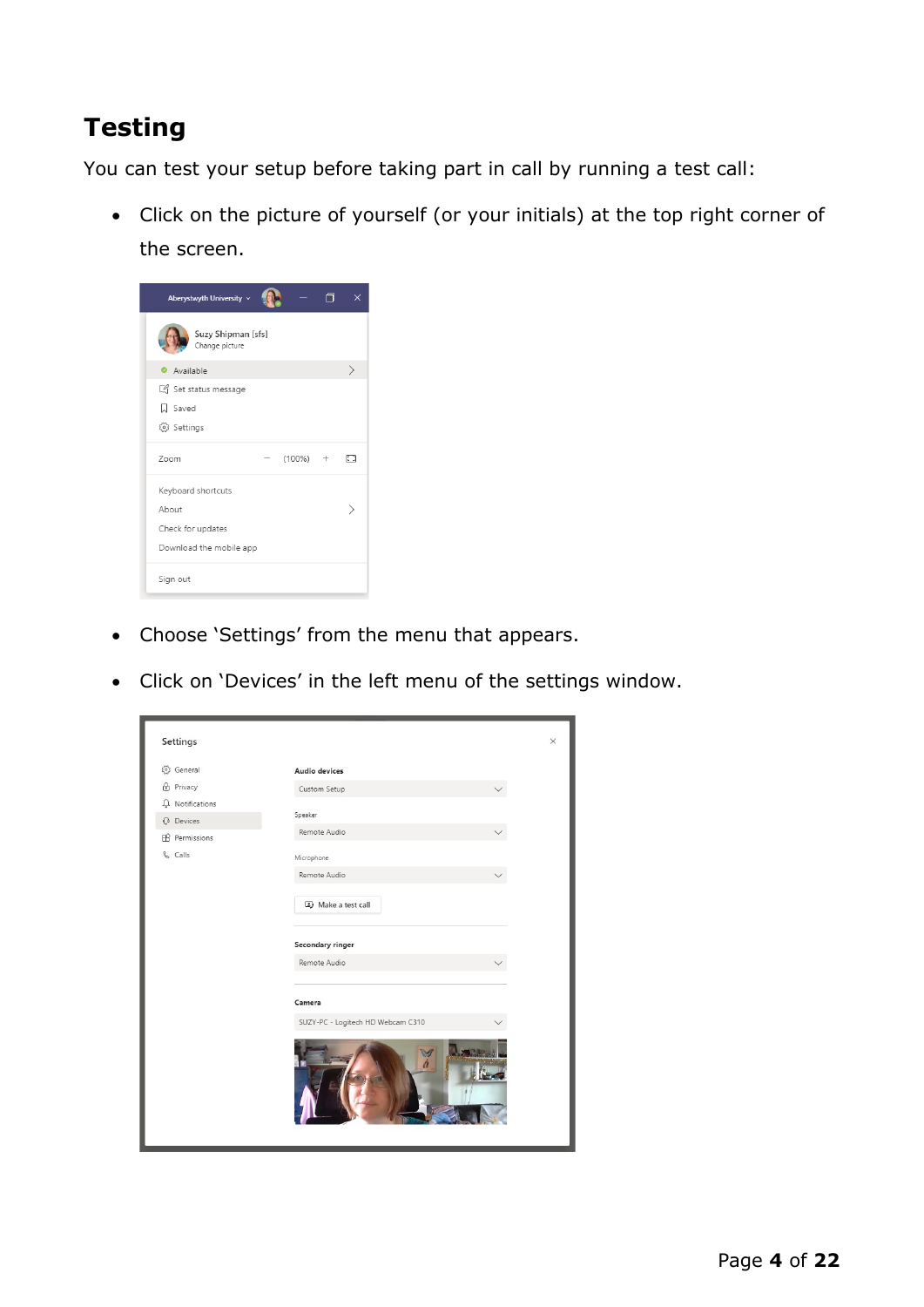- Check the devices shown are the ones you want to use.
- Click the 'Make a test call' button.
- Record a message after the beep as requested and check that you can hear it played back to you.



• When the test call ends it will display the results including microphone, speaker, camera and network. If any problems are found, you will need to check your device settings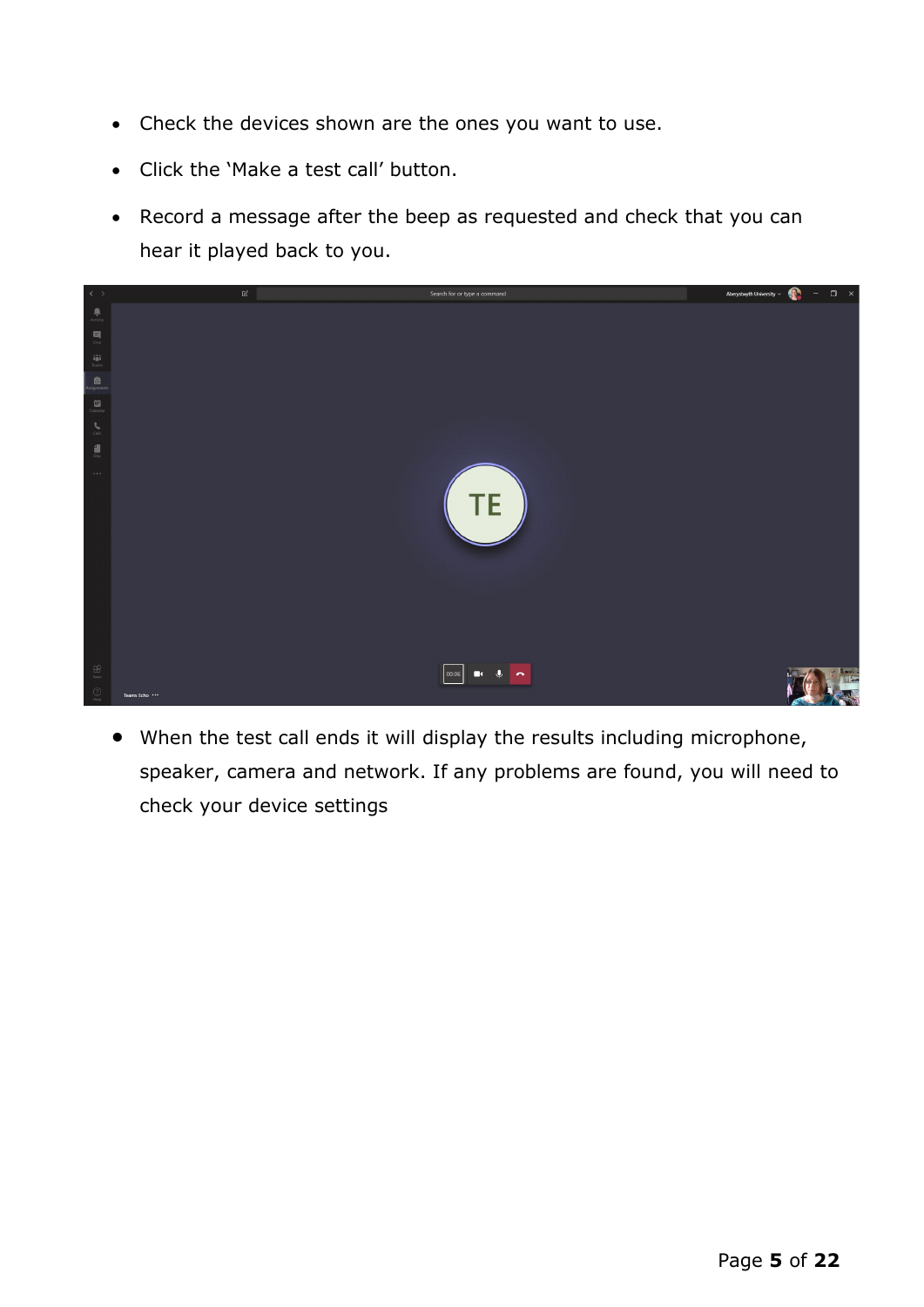# <span id="page-5-0"></span>**Creating an Online Meeting**

To create an online meeting you should begin by [scheduling it,](#page-5-1) and once that has been done, you'll need to return to the meeting to [update meeting settings.](#page-9-0)

### <span id="page-5-1"></span>**Schedule a Meeting**

#### <span id="page-5-2"></span>**From your Outlook Calendar**

- Double-click on the calendar, on the date and time you want to have the meeting.
- The 'Appointment' screen appears.
- Click on the 'Teams Meeting' button at the top of the screen.
- You'll now see the standard 'Join Microsoft Teams Meeting' text showing on the screen
- Give your meeting a Subject.
- Add required attendees by typing their names or usernames in the 'To' box.
- The date and time of the meeting should already be set, but if it's not correct you can edit it. If you need to check for a good time for the meeting, click on 'Scheduling Assistant' at the top of the screen, as you would for a 'normal' meeting.
- Add details of the meeting in the large box at the bottom. Don't remove the joining link and options that have already been put in for you.
- Click Send to send the meeting invitation.

**Note**: you can create your meeting in Outlook in whatever way you would usually create it. You just need to remember to click on the Teams Meeting button as noted.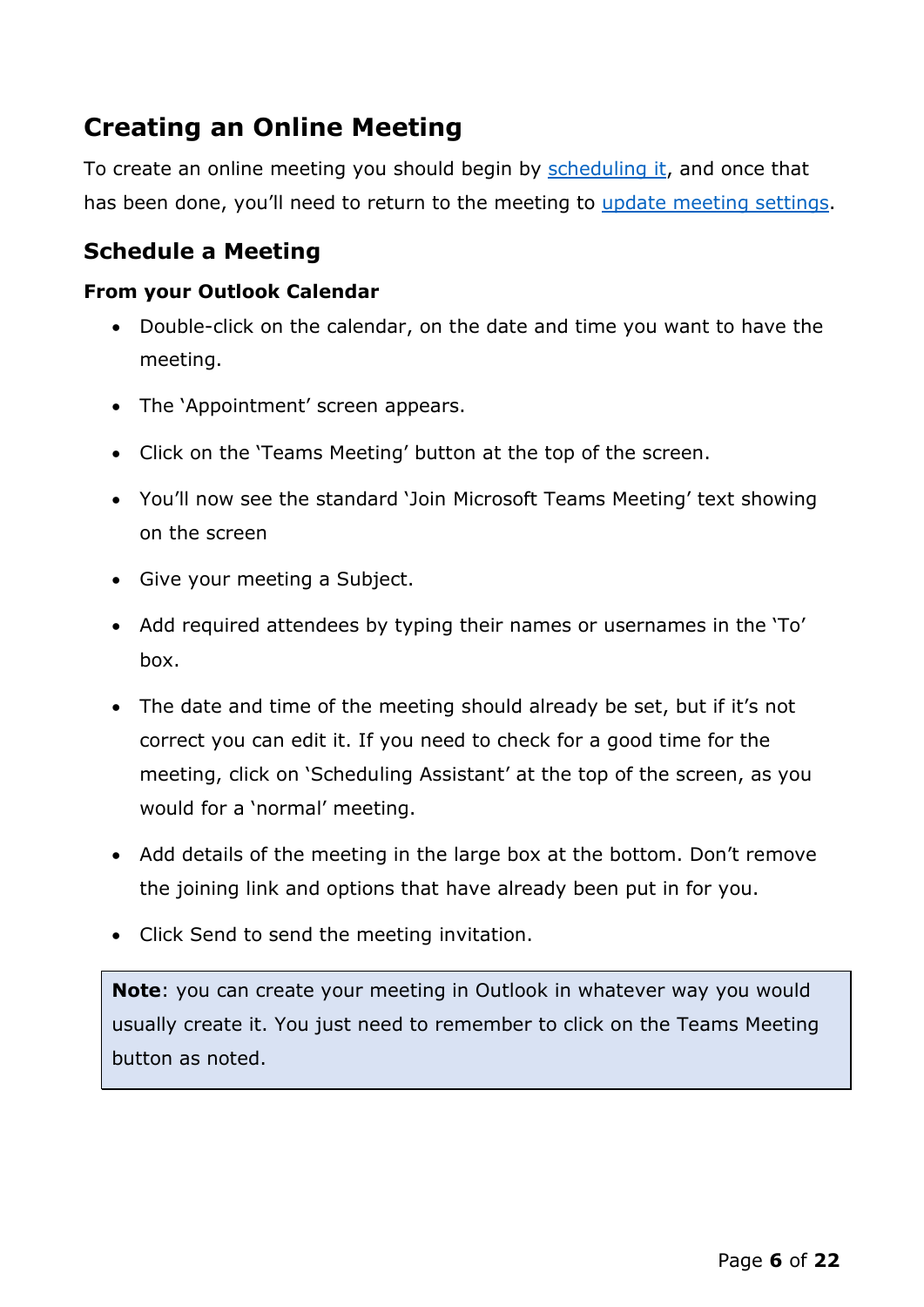#### <span id="page-6-0"></span>**From your Teams Calendar**

- Click on the Calendar icon in the left menu.
- Click on the calendar, on the date and time you want to have the meeting.
- The 'New meeting' screen appears.
- Give your meeting a title.
- Add required attendees by typing their names or usernames in the 'Add required attendees' box.
- If you would like to add optional attendees, click on '+ Optional' at the right-hand end of the 'Add required attendees' box. A new box will appear for you to add the optional attendees.
- The date and time of the meeting should already be set, but if it's not correct you can edit it. If you need to check for a good time for the meeting, click on 'Scheduling Assistant' at the top of the screen. This works just like Outlook.
- Choose a channel from 'Add channel' if required.
- Add details of the meeting in the large box at the bottom.
- Click Save to finish.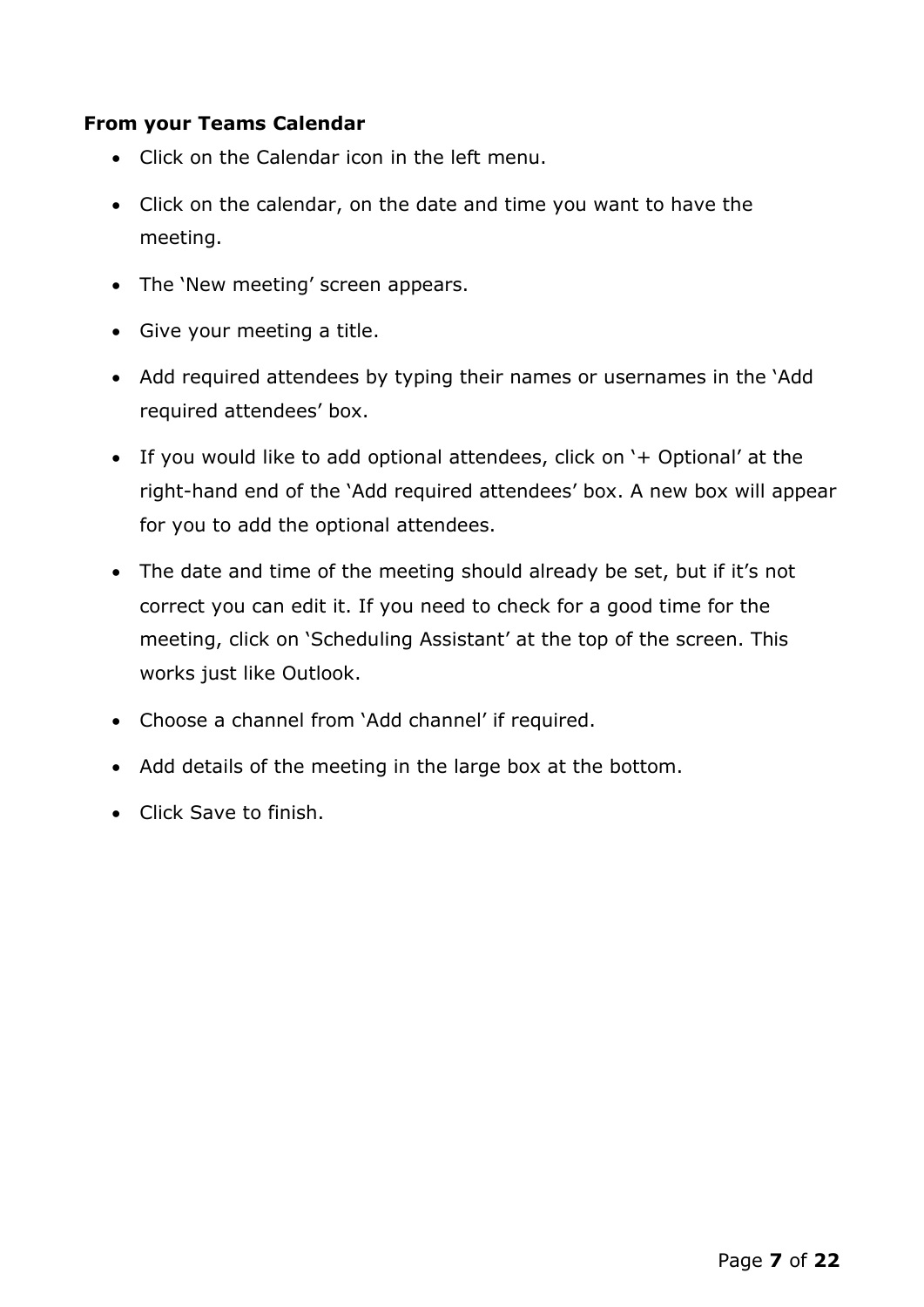#### <span id="page-7-0"></span>**From Chat**

- Click on the Chat icon in the left menu.
- Select an existing chat or create a new one.
- Click on the 'Schedule a meeting' icon (calendar) underneath the 'Type a new message' box.
- The 'New meeting' screen appears.
- Give your meeting a title.
- Add any extra attendees if required (it should automatically include the people currently in the chat).
- Choose a date and time for the meeting. If you need to check for a good time for the meeting, click on 'Scheduling Assistant' at the top of the screen. This works just like Outlook.
- Choose a channel from 'Add channel' if required.
- Add details of the meeting in the large box at the bottom.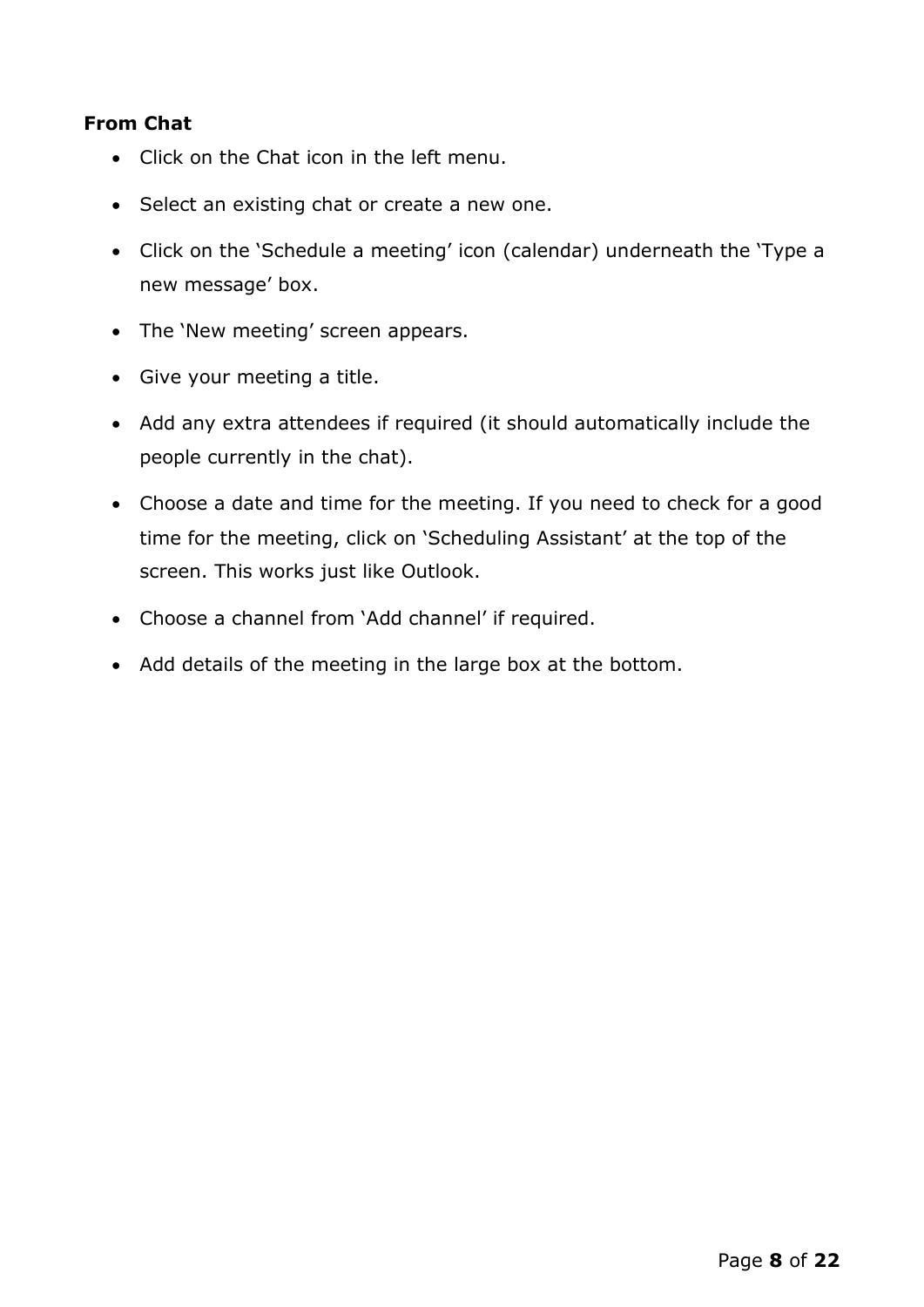#### <span id="page-8-0"></span>**From a Channel**

- Click on the Teams icon in the left menu.
- If you already have a Team selected, you may need to click the icon again to show all the Teams you are a member of.
- Click on the appropriate Team.
- Click on the appropriate channel (if there is only one channel it will be automatically selected).
- Click on the 'Meet Now' icon underneath the 'Start a new conversation' box.
- A black box will pop up asking for more details.
- Click on 'Schedule a meeting' beneath the 'Meet now' button.
- The 'New meeting' screen appears.
- Give your meeting a title (if you already gave it a title before clicking 'Schedule a meeting', this will already be displayed).
- Add required attendees by typing their names or usernames in the 'Add required attendees' box.
- If you would like to add optional attendees, click on '+ Optional' at the right-hand end of the 'Add required attendees' box. A new box will appear for you to add the optional attendees.
- Choose a date and time for the meeting. If you need to check for a good time for the meeting, click on 'Scheduling Assistant' at the top of the screen. This works just like Outlook.
- The channel you are in should be automatically selected.
- Add details of the meeting in the large box at the bottom.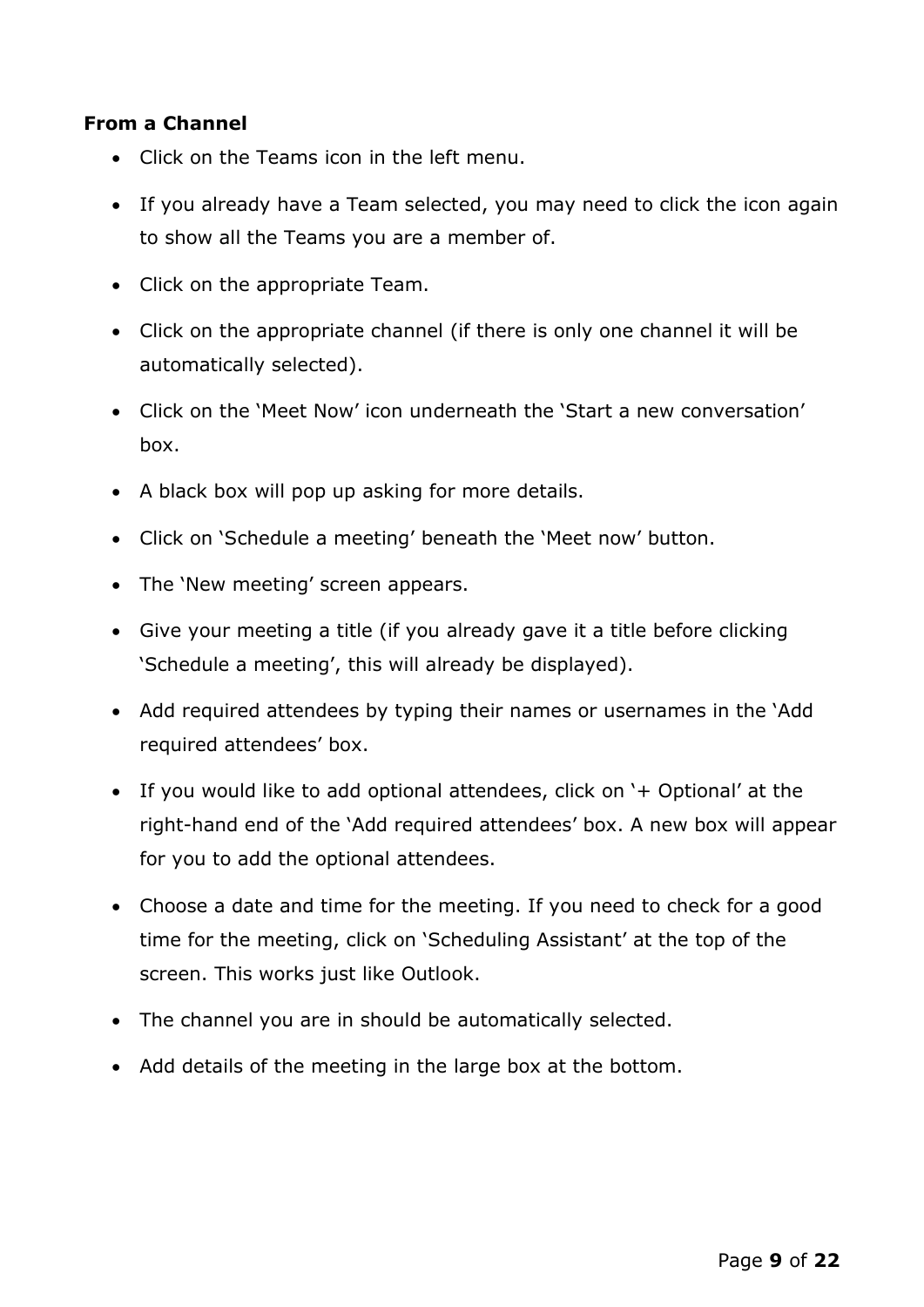### <span id="page-9-0"></span>**Change Meeting Settings**

After creating and saving your meeting, you can view additional information about the meeting as well as changing settings for the meeting.

- Click on the Calendar icon in the left menu.
- Find the meeting you have created and click on it.
- You will now see that there are several additional tabs and options at the top of the meeting screen.
	- o **Chat**: allows you to access the chat pane for the meeting. You won't be able to put any text here until you have joined the meeting. If you want some text to be here from the start of the meeting, you can click the 'Join' button now then leave the call when you are done.
	- o **Files**: allows you to access the shared files section for this meeting. You won't be able to upload any files here until you have joined the meeting. If you want a file to be here from the start of the meeting, you can click the 'Join' button now then leave the call when you are done.
	- o **Meeting notes**: allows you to access the meeting notes section for this meeting.
	- o **Whiteboard**: allows you to access the Whiteboard for the meeting where you can write or draw on screen.
- As well as these additional tabs, you can now also access Meeting options.
- Click on Meeting options at the top right or in the large box, under the join link.
- Meeting options will open in your web browser, and you may need to log in.
- In the page that is displayed there are 4 options that you can set: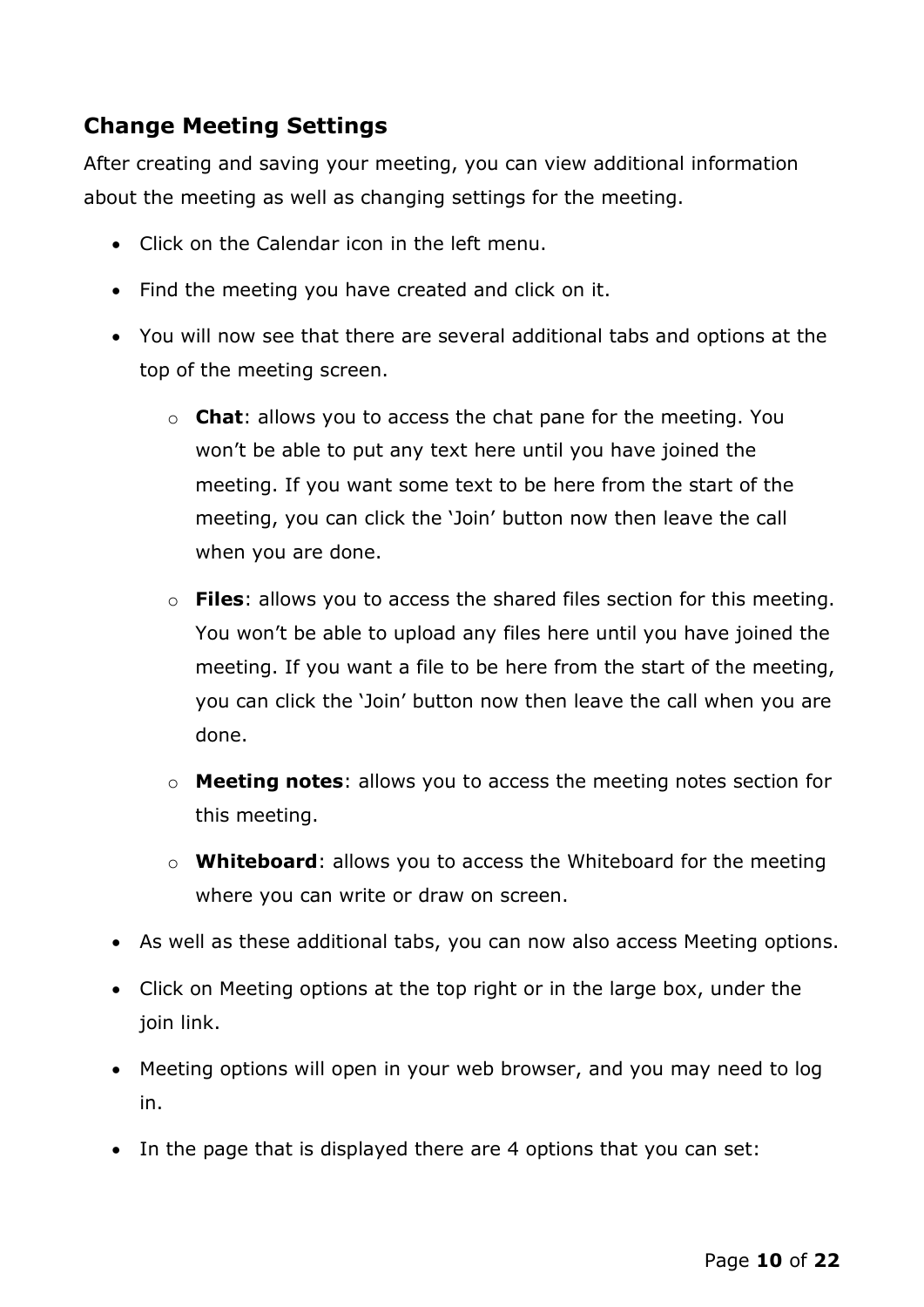- o **Who can bypass the lobby?:** this allows you to set whether or not people have to wait in a virtual lobby until their entry is approved. The default setting is 'people in my organization'. You can change this to allow people from trusted organizations to also bypass the lobby, or to allow everyone to bypass the lobby.
- o **Always let callers bypass the lobby**: this is not an option we need to change as we are not set up for callers.
- o **Announce when callers join or leave**: this is not an option we need to change as we are not set up for callers.
- o **Who can present?:** this allows you to set what permissions the other people in the meeting have. See the [permission levels section](#page-10-0) for more details on what different levels can do. As you are the meeting organizer you have full organizer permissions. You can restrict the permissions for others by changing the value in the drop-down.
	- **Everyone**: this is the default and gives all attendees have presenter permissions.
	- **People in my organization**: this allows every attendee who is from our organisation to have presenter permissions. Other users will have attendee permissions.
	- **Specific people:** this allows you to choose specific users from the list of participants and give them presenter permissions. Other users will have attendee permissions.
	- **Only me**: this allows you to specify that you are the only presenter, and all other users will have attendee permissions.
- <span id="page-10-0"></span>• When you have finished changing settings, click the Save button.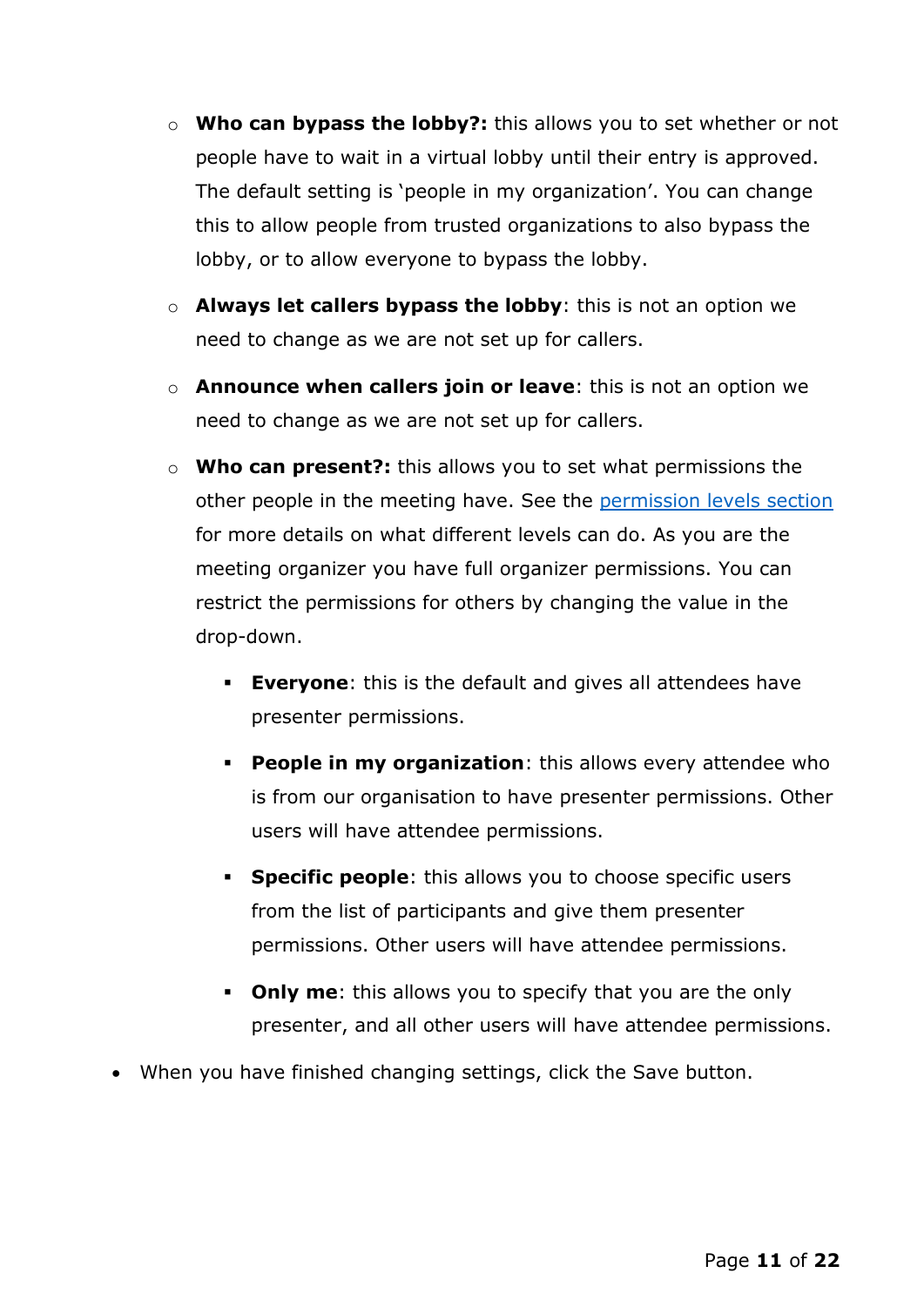#### <span id="page-11-0"></span>**Permission levels**

- **Organizer and Presenter** users with this level of permission can:
	- o speak and share video
	- o participate in meeting chat
	- o share content
	- o privately view a PowerPoint file shared by someone else
	- o take control of someone else's PowerPoint presentation
	- o mute other participants
	- o remove participants
	- $\circ$  admit people from the lobby
	- $\circ$  change the roles of other participants
	- o start or stop recording.
- **Attendee** users with this level of permission can:
	- o speak and share video
	- o participate in meeting chat
	- o privately view a PowerPoint file shared by someone else.

#### <span id="page-11-1"></span>**Recommended Permissions**

If your meeting is intended to be open to anyone, and you want all attendees to be able to participate fully, leave the 'Who can present?' option set to the default of 'Everyone'.

If your meeting requires 2 or more attendees to present, but you don't want other attendees to be able to present, you should choose 'Specific People' and choose those who should be allowed to present.

If your meeting requires only the organiser to present, you should choose 'Only Me' so that nobody else can take over the meeting.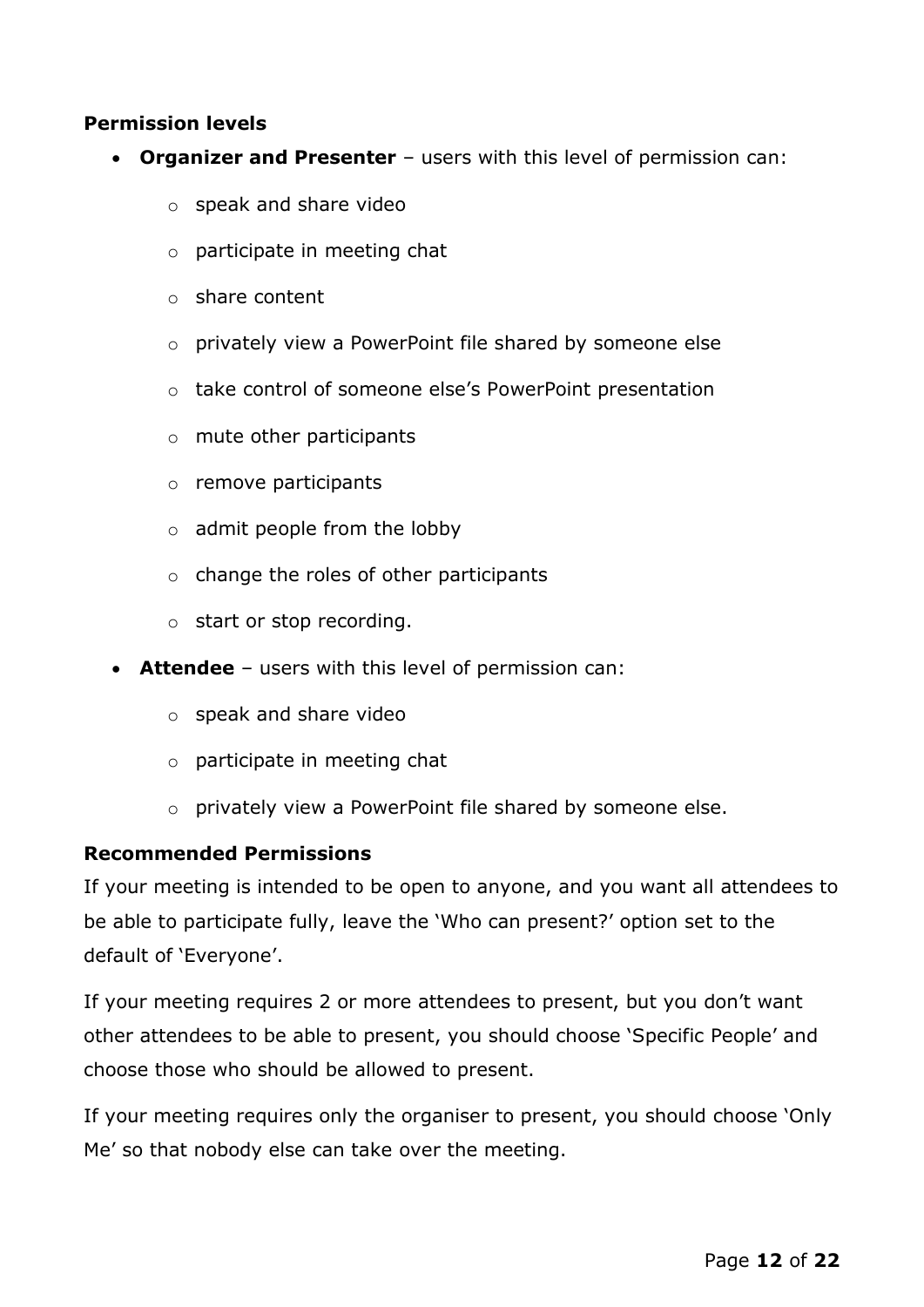## <span id="page-12-0"></span>**Meeting Security**

If your meeting is confidential you will need to take additional steps to ensure that only invited users attend the meeting. It is currently not possible to restrict entry to only allow invited users, so it is important to ensure that the join link for the meeting is not made available to uninvited users.

How to achieve this:

- Don't share the join link with anyone outside of the invited users.
- Ensure that all attendees are aware of the confidential nature of the meeting and the importance of not making the join link available to others.
- Make the meeting private in your Outlook calendar so that people you have shared your calendar with cannot see the meeting details.
- Ask all attendees to also make the meeting private in their Outlook calendars.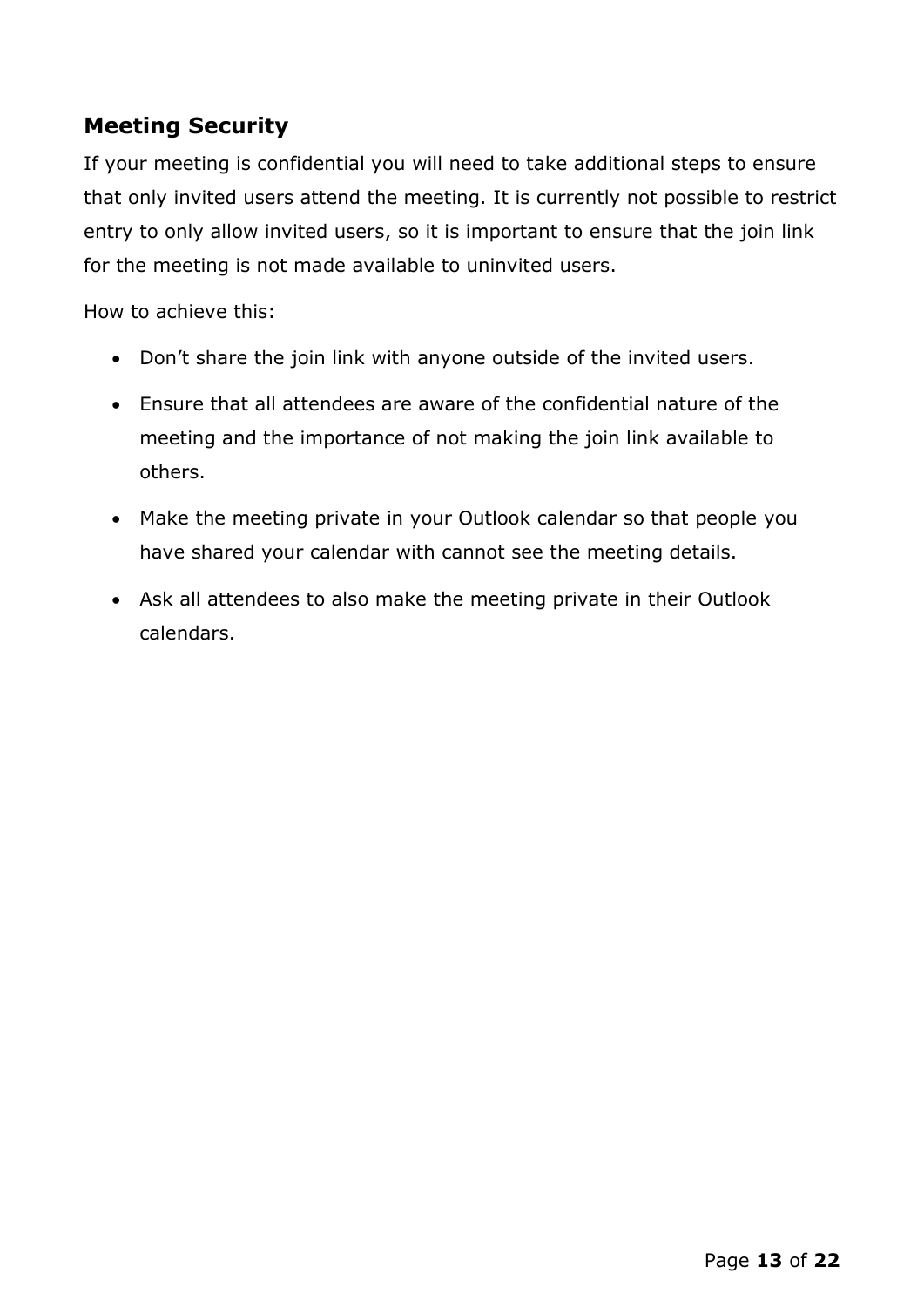### <span id="page-13-0"></span>**Start a Meeting Now**

#### <span id="page-13-1"></span>**From Calls**

- Click on the Calls icon in the left menu.
- In the box under Make a call in the panel on the left, type the name or userid of one of the people you want to meet with.
- Select the correct person from the options that appear.
- The person will now be shown in the box with a X next to them (this X can be used to remove a person if you added them in error).
- Repeat until you have all the people you want to meet with in the box.
- Click the 'audio call' or 'video call' icon at the bottom of the panel to start the call.
- The people you call will see a notification in Teams and will need to accept the call.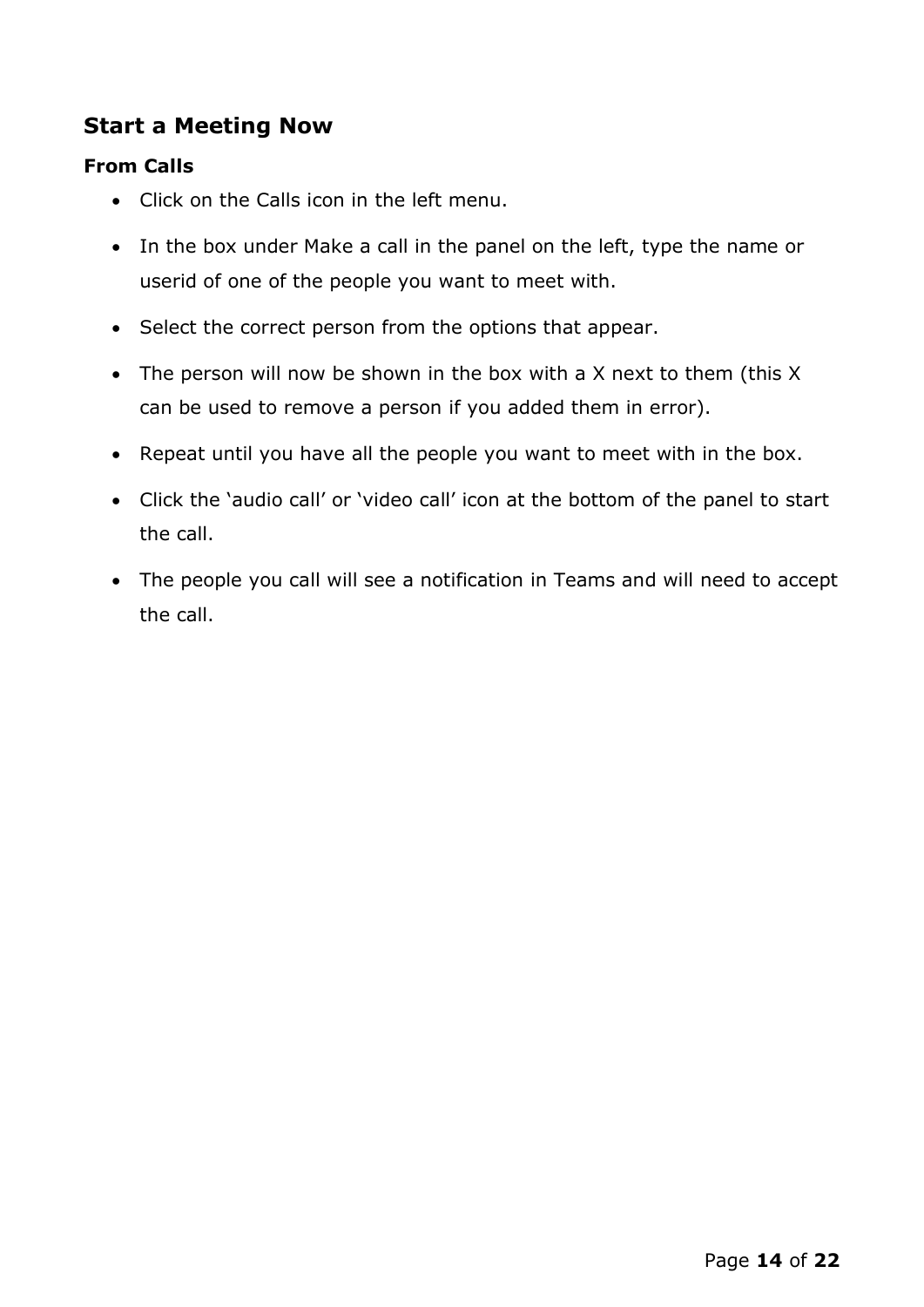#### <span id="page-14-0"></span>**From Chat**

This will only work in an active chat where the people you are chatting with are available.

- Click on the Chat icon in the left menu.
- Select an existing chat or create a new one.
- Click on the 'video call' or 'audio call' icon at the top right of the screen.
- If you just want to share your screen with the person you are chatting with, click on the 'Start sharing your screen' icon.
	- o Choose what you want to share from the options that appear:
		- Your desktop (or one of your screens if you have more than one.
		- A specific application that is open on your PC.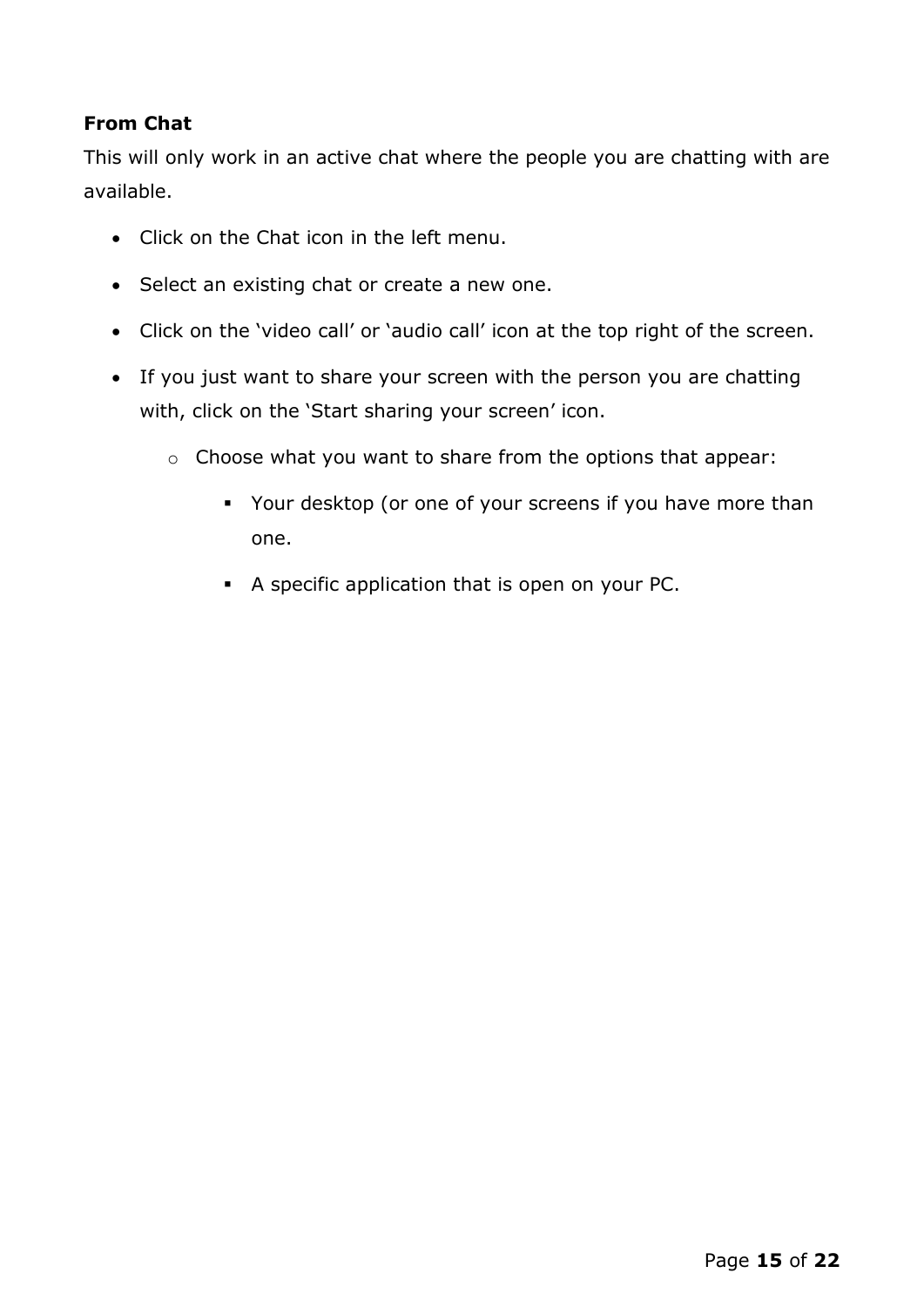#### <span id="page-15-0"></span>**From a Channel**

- Click on the Teams icon in the left menu.
- If you already have a Team selected, you may need to click the icon again to show all the Teams you are a member of.
- Click on the appropriate Team.
- Click on the appropriate channel (if there is only one channel it will be automatically selected).
- Click on the 'Meet Now' icon underneath the 'Start a new conversation' box.
- A black box will pop up asking for more details.
- If you want to, you can add a subject for the meeting by clicking on 'Want to add a subject?' and typing the title.
- If you want to use video turn it on by clicking On beneath the 'Meet now' button. This will only be available if you have a webcam available.
- If you want to meet immediately, click the 'Meet now' button.
- The members of the channel will all see a notification in Teams and will need to accept the call.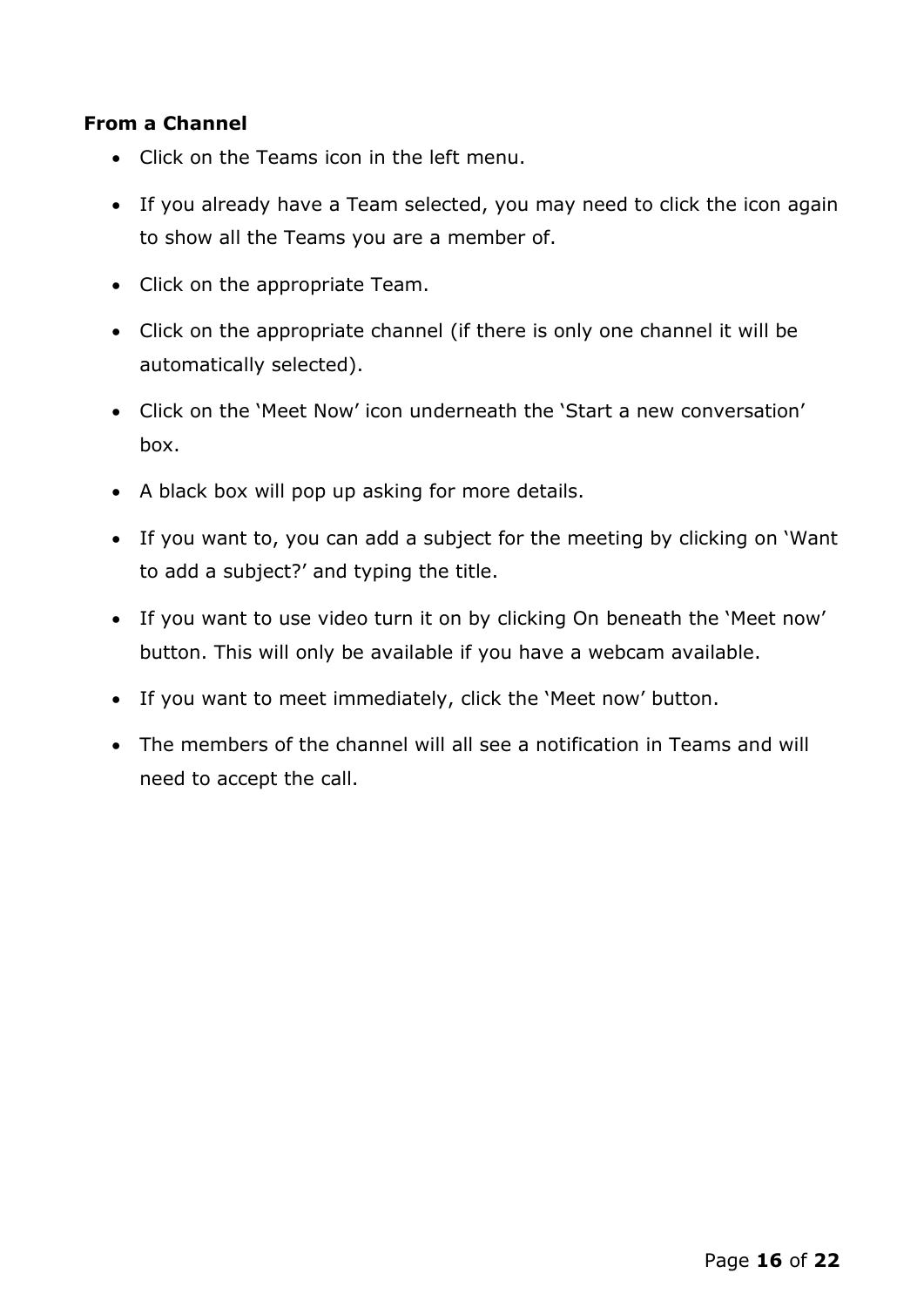# <span id="page-16-0"></span>**Taking Part in an Online Meeting**

Whether a meeting was started by yourself or someone else, or whether it was started from a call, chat or channel, the meeting itself will be the same unless the organizer has changed any settings.

#### <span id="page-16-1"></span>**Menu**

At the bottom of your screen, you'll find the floating menu. This will disappear when the meeting screen is not in use – just move your mouse in the Teams window for it to reappear.



Some items in the floating menu may not be available to you if the meeting organiser has set you to be an attendee rather than a presenter.

### <span id="page-16-2"></span>**Audio & Video**

During a call you can mute your microphone or turn off your video by clicking the appropriate icon in the floating menu: video camera icon or microphone icon. You'll see that the icons have a line through them when you have disabled them:

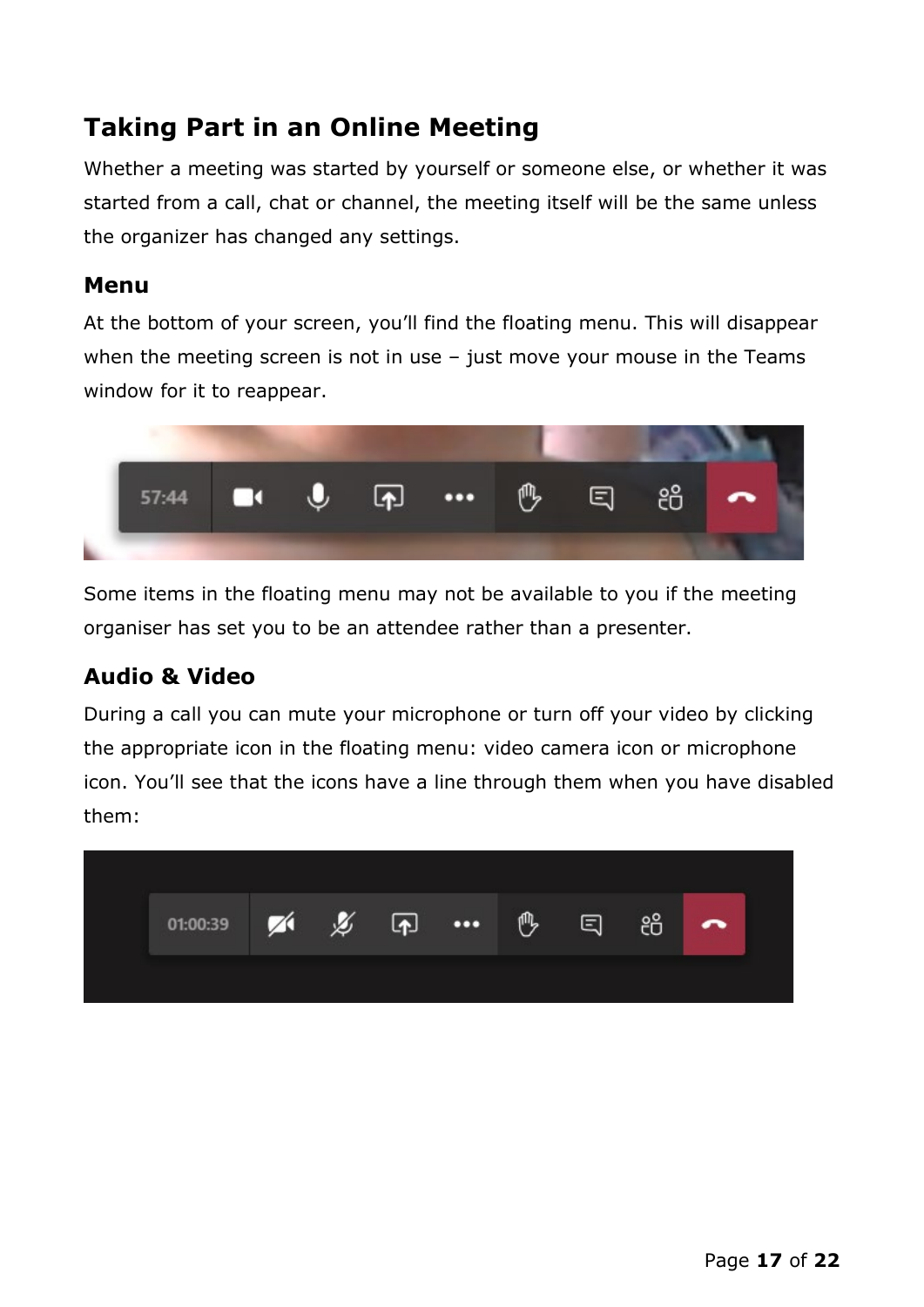#### <span id="page-17-0"></span>**Screen sharing**

If you want to share your screen with the other people in the call, click on the 'Share screen' icon (icon to the right of the microphone icon, showing a rectangle with an arrow pointing upwards). You can then choose what you want to share, e.g. your desktop, a specific window, a presentation (PowerPoint) or an application. The part of your PC that you are sharing will be highlighted with a red line. If you shift to another application that isn't being shared, other users won't be able to see what you are doing. You can stop sharing by clicking on the 'Stop sharing' icon in the floating menu.

**Note**: Screen sharing is only available to organisers or presenters. If the organiser has set you to be an attendee, the share screen option will be greyed out and an explanatory note will show if you put your mouse on the screen sharing icon:

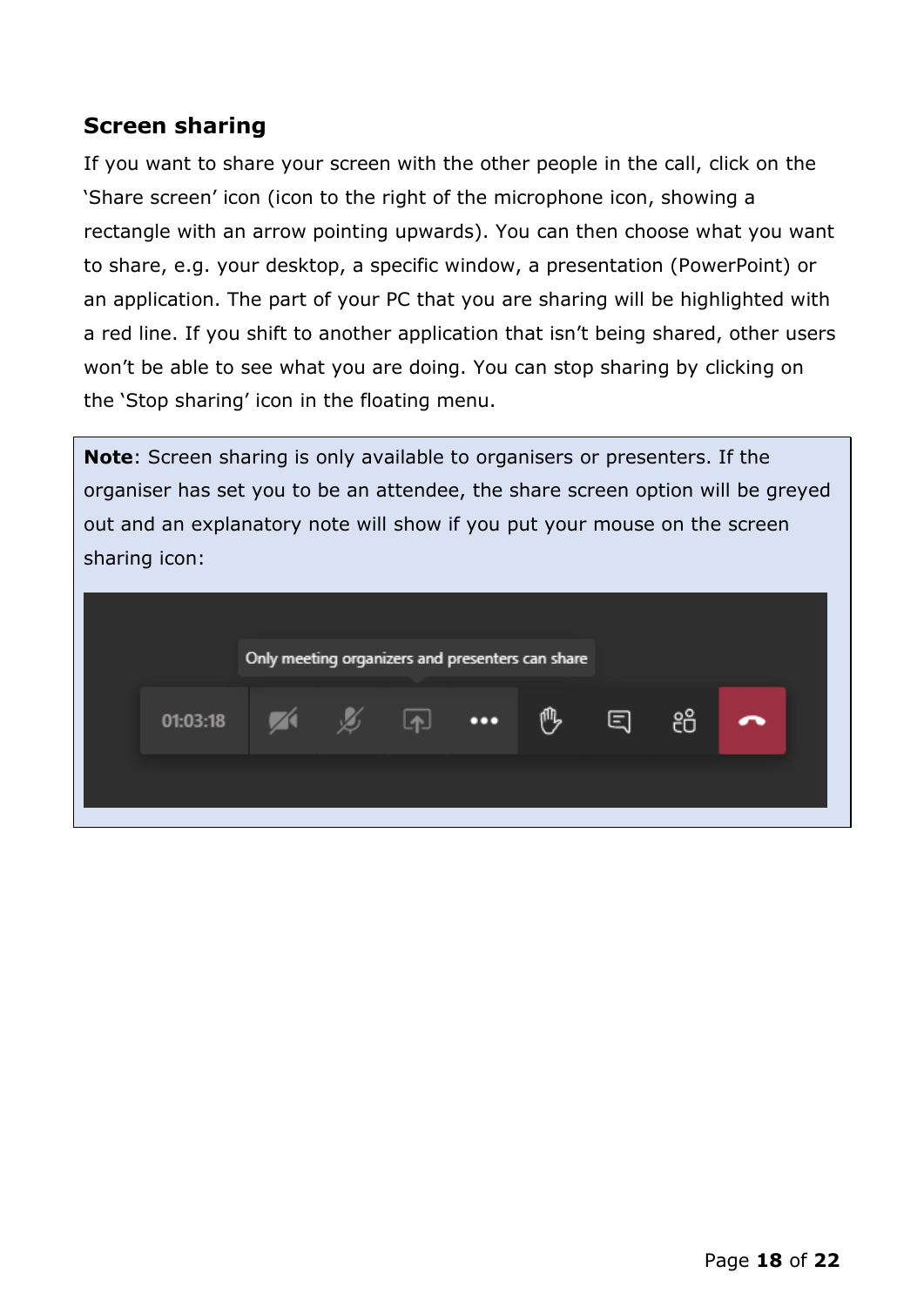## <span id="page-18-0"></span>**Background Effects**

When using video, you may wish to blur your background or use a background image. This is particularly useful if you are in an area with lots of distractions, or you are in a personal space. Click on the … in the floating menu and choose 'Show background effects' from the menu that appears:



A panel will open on the right showing your options for your background. This may take some time to fully load. Once it has loaded you can scroll through the background images that are available. You also have the basic 'blur background' option at the top. Click on your preferred option. At the bottom of the panel click the 'Preview' button to check how your chosen option looks, and then if you are happy with it, click the 'Apply and turn on video' button. If you don't want to preview you can just click the 'Apply' button.

The background will be blurred or replaced with the background image you chose. Noted that this is not perfect, but it will help you to avoid having distractions showing in the background.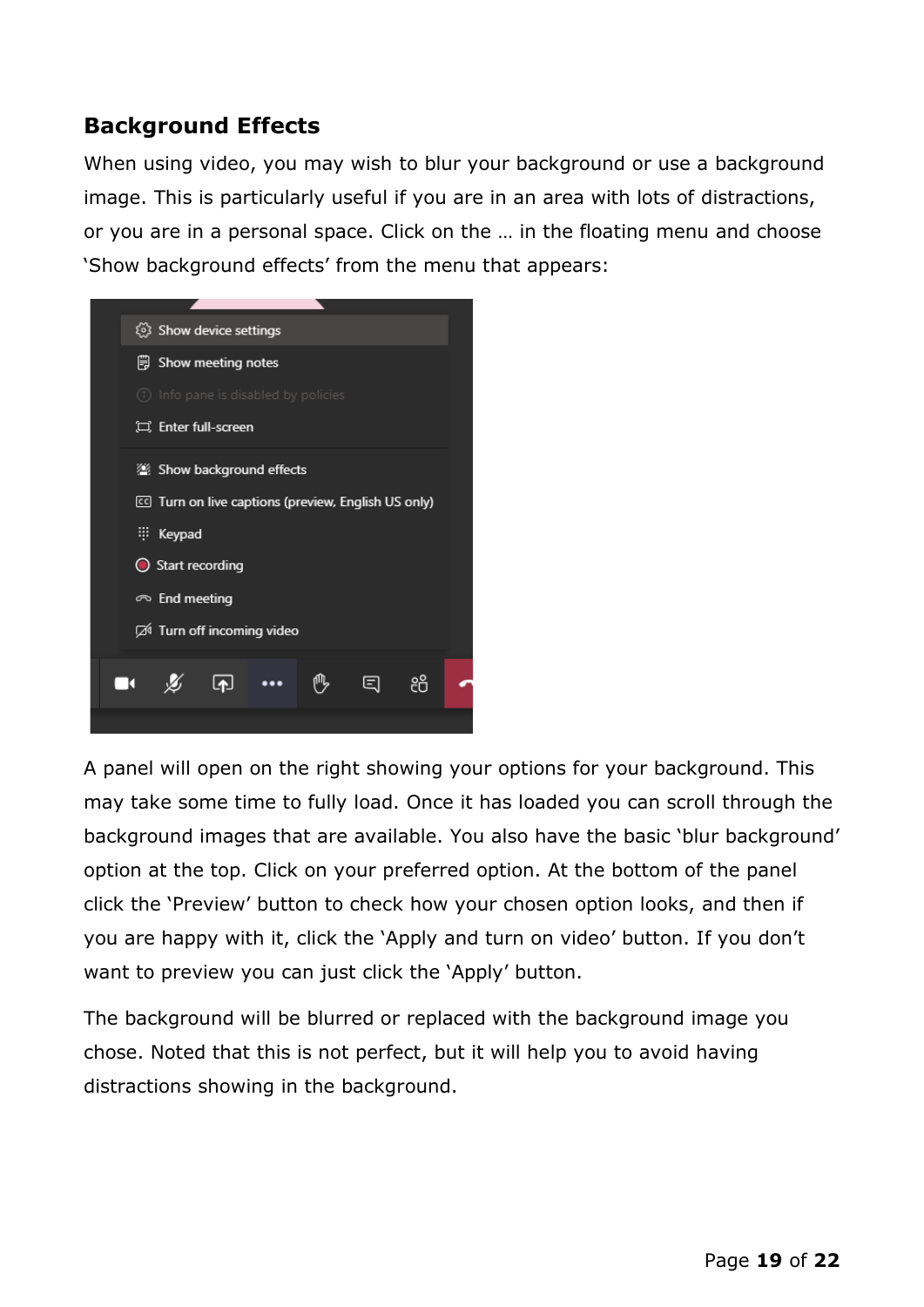

**Note**: it is possible to add your own background images. Images that are at least 1920 x 1080px can be saved to the following location to be used as backgrounds: C:\Users\yourusername\AppData\Roaming\Microsoft\Teams\Backgrounds\Uploads

(Replace highlighted text with your username)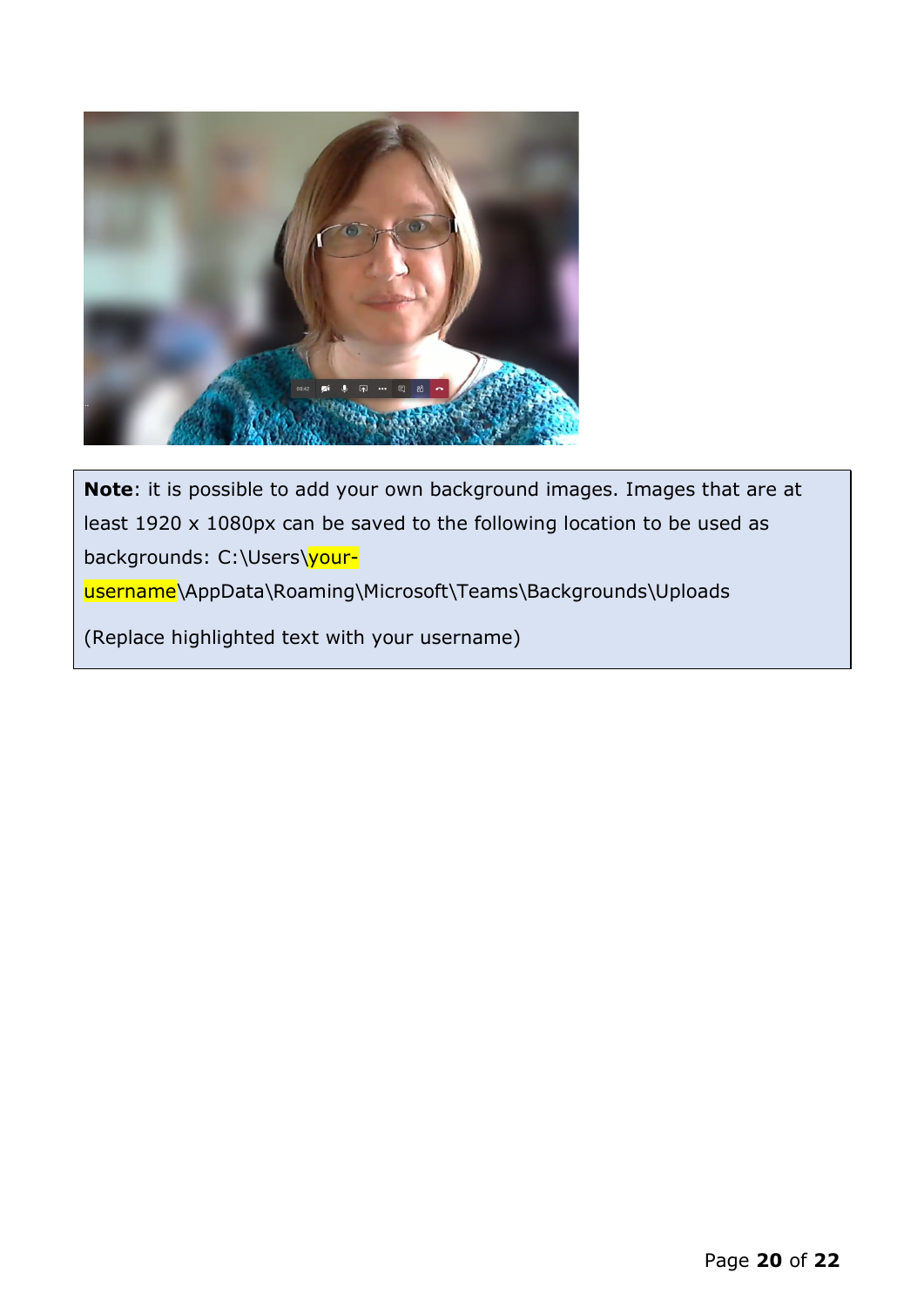## <span id="page-20-0"></span>**Recording the meeting**

Meetings can be recorded so that people who couldn't attend can catch up later or just to keep a record of what was discussed. Click … and choose 'Start recording'. To stop recording, click … and choose 'Stop recording'. The recording of the meeting will be saved to Microsoft Stream and you will be notified when it's available to watch.



**Note**: Only organisers or presenters can start recording. If the organiser has set you to be an attendee, the 'Start recording' option will be greyed out.